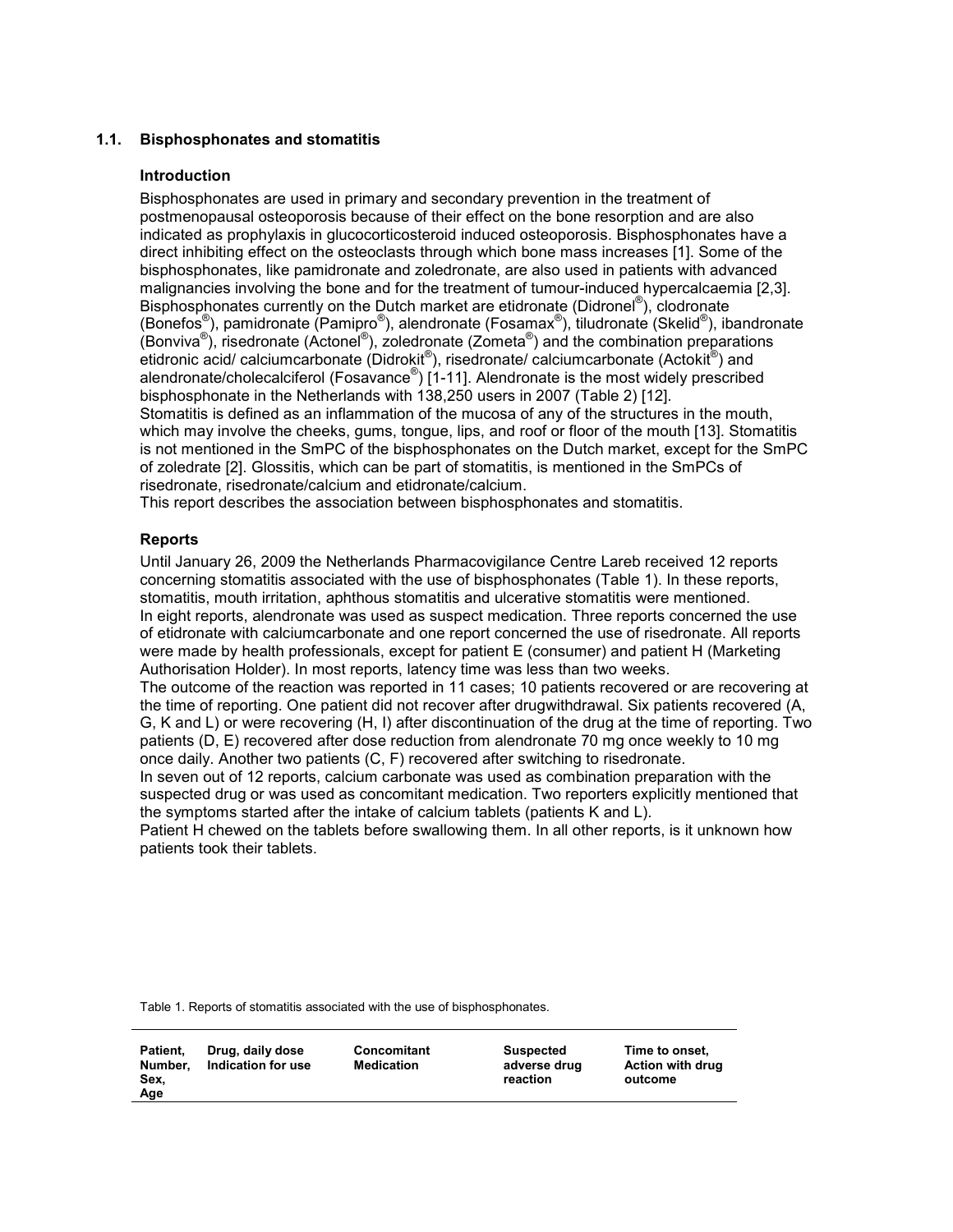| A 18868<br>F. 52                     | alendronate 10mg 1dd<br>osteoporosis                                         | clonazepam<br>oxazepam                                                                                                                 | taste alteration<br>restlessness<br>mouth irritation | 25 day<br>discontinued<br>recovered<br>rechallenge pos.                                                               |
|--------------------------------------|------------------------------------------------------------------------------|----------------------------------------------------------------------------------------------------------------------------------------|------------------------------------------------------|-----------------------------------------------------------------------------------------------------------------------|
| B 35290<br>F, age<br>not<br>reported | alendronate 70mg<br>weekly<br>osteoporosis                                   | triamterenum/epitizide<br>paracetamol/codeine<br>calcium/cholecalciferol                                                               | headache<br>stomatitis                               | not reported<br>dose reduction to<br>10 <sub>mg</sub><br>recovered                                                    |
| C 41608<br>F, 62                     | alendronate 70mg<br>weekly                                                   | folic acid<br>misoprostol<br>etanercept<br>rabeprazole<br>methotrexate<br>indomethacin<br>etalpha<br>alfacalcidol<br>calcium carbonate | mouth irritation<br>mouth dry                        | 1 hour after intake<br>of every tablet,<br>duration 2 days<br>Discontinued,<br>switch to<br>risedronate.<br>recovered |
| D 37225<br>F, age<br>not<br>reported | alendronate 70mg<br>weekly<br>osteoporosis                                   | furosemide<br>fenoterol/ipratropium                                                                                                    | stomatitis                                           | not reported<br>dose reduction to<br>10 <sub>mg</sub><br>recovered                                                    |
| E 47515<br>F, 58                     | alendronate 70mg<br>weekly<br>osteoporosis                                   | none reported                                                                                                                          | taste alteration<br>stomatitis<br>oesophagitis       | 2 week<br>discontinued<br>not recovered after<br>4 months                                                             |
| F 50949<br>F, 67                     | alendronate 70mg<br>weekly<br>postmenopausal<br>osteoporosis                 | calcium/cholecalciferol                                                                                                                | stomatitis                                           | unknown days,<br>duration 3 days<br>discontinued,<br>switch to<br>risedronate.<br>recovered                           |
| G 31336<br>F, 74                     | alendronate, dose not<br>specified<br>osteoporosis                           | acetylsalicylic acid                                                                                                                   | ulcerative<br>stomatitis                             | 12 day<br>discontinued<br>recovered after 1<br>month                                                                  |
| H 32100<br>F, 58                     | alendronate 10mg 1dd*                                                        | calcium                                                                                                                                | oral ulceration,<br>ulcerative                       | 9 days<br>discontinued<br>recovering<br>4 week<br>discontinued<br>recovering                                          |
| I 70551<br>F, 77                     | risedronate 35mg<br>weekly<br>osteoporosis                                   | none reported                                                                                                                          | oesophagitis<br>stomatitis                           |                                                                                                                       |
| J 17319<br>F, 69                     | etidronate/<br>calciumcarbonate<br>400/500 mg                                | salbutamol<br>levothyroxin                                                                                                             | aphthous<br>stomatitis<br>pruritus                   | a few days<br>no change<br>unknown                                                                                    |
| K 32047<br>F, 72                     | etidronate/<br>calciumcarbonate<br>400/500 mg<br>prophylaxis<br>osteoporosis | insulin<br>simvastatin<br>carbasalate calcium<br>amlodipine<br>furosemide<br>prednisone                                                | stomatitis                                           | 10 day<br>discontinued<br>recovered                                                                                   |
| L 13841<br>F, 68                     | etidronate/<br>calciumcarbonate<br>400/500 mg<br>osteoporosis                | temazepam                                                                                                                              | stomatitis                                           | 14 day<br>not reported<br>discontinued<br>recovered                                                                   |

\* The reporting general practitioner felt the oral ulceration and ulcerative oesophagitis were due to alendronate, but the patients' specialist disagreed with this opinion.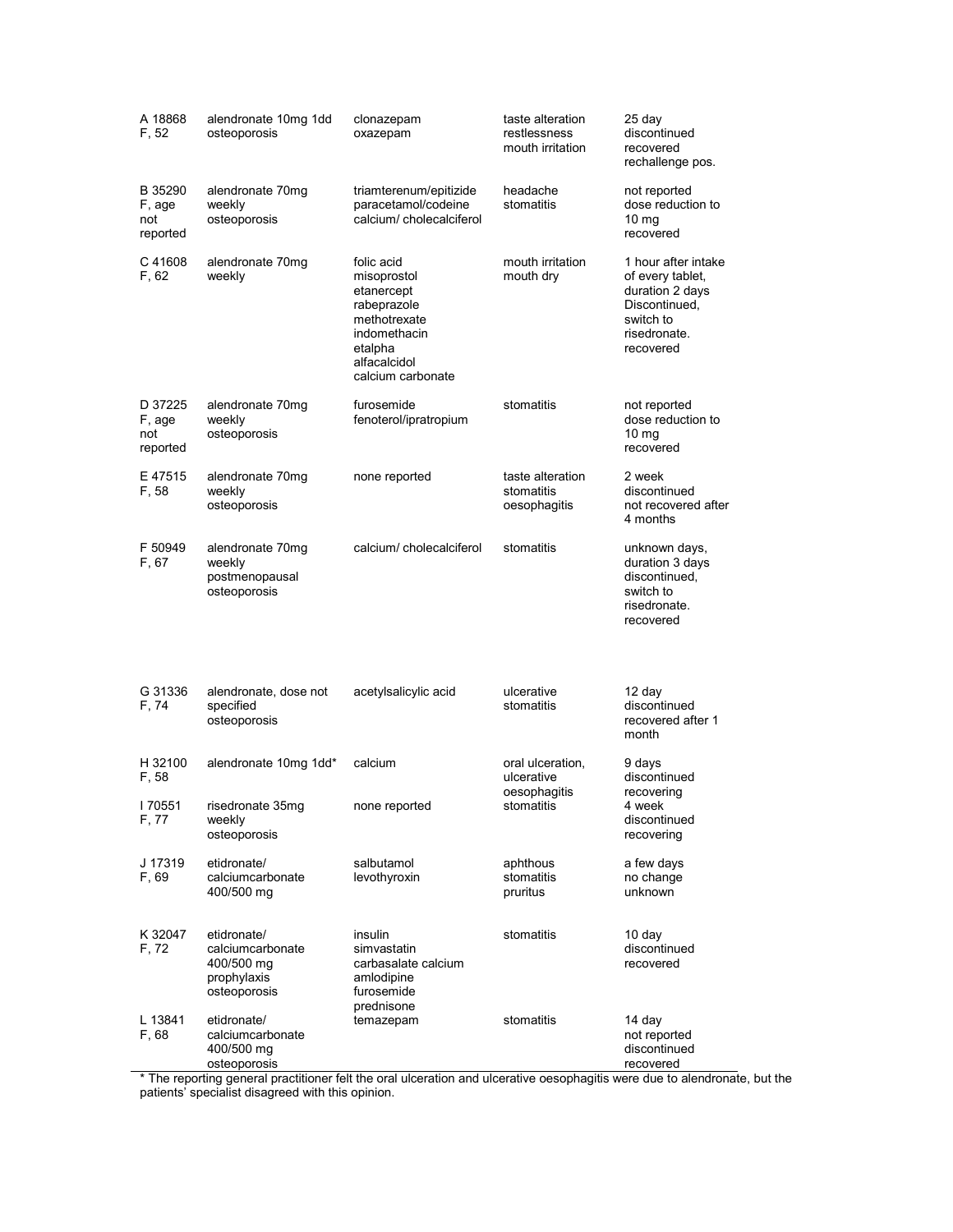# Other sources of information

# SmPC

The SmPC of zoledronate, which is given by infusion, mentions stomatitis as a well known Adverse Drug Reaction (ADR) [2]. This supports a mechanism that is not related to direct contact between the oral mucosa and zoledronate.

## **Literature**

In literature, three case reports about bisphosphonate-associated stomatitis were found. No literature was found about stomatitis in relation with the use of calcium carbonate. In all case reports about bisphosphonate-associated stomatitis, the patients held the drug in their mouth before swallowing them [14-16]. Rubegni et al. describe a 68-year-old woman with erosive mucositis of the hard palate while using alendronate. Previous treatment with several systemic and topical drugs was unsuccessful. After proper instructions for intake of alendronate, the contact stomatitis improved in two weeks. After one year, the oral ulceration had not recurred [14].

Demerjian et al. describe a patient with severe oral pain four days after start of alendronate. The patient had sucked on the alendronate tablets. After drugwithdrawal and regular mouth wash, the patient recovered after seven days. The authors mention a toxic effect leading to direct mucosal injury [16].

Because of these adverse effects on the mucosa, the authors of two case reports advise that several preventive measures must be taken while taking the drug [15,16].

Gonzalez-Moles et al. [15] describe two cases with ulcerations during the use of alendronate. The first case concerns a patient who kept the drug on her tongue for a few seconds whilst she went for a glass of water; the second patient held alendronate in her mouth until it completely dissolved. Both patients used upper protheses that they did not remove when taking alendronate. They developed extensive ulcers on the palate and one of them also had ulcers of the tongue and lower lip. It is remarkable that both patients had long latency times (five months and one year) before symptoms occurred and both patients had the same type of palatal ulcers. The lesions disappeared slowly after withdrawal of the drug.

### Databases

Until January 2009, the Lareb database contained 12 reports of stomatitis with the use of bisphosphonates, with a reporting odds ratio which is not disproportional (ROR 1.3, 95% CI 0.7- 2.3).

The majority of the reports concerned the use of alendronate. The reporting odds ratio of alendronate in relation to stomatitis was disproportionally present in the Lareb database (ROR 2.7, 95% CI 1.3-5.4).

Until January 2009, the WHO Collaborating Centre database contained 874 reports of aphtous, necrotising, ulcerative or non specified stomatitis with the use of alendronate, etidronate, clonronate, ibandronate, pamidronate, risedronate and zoledronate. These reports were disproportionally represented (ROR 7.2, 95% CI 6.7-7.8).

On February 13 2009 the Eudravigilance database, that contains reports of mainly serious ADRs, contained 136 reports of stomatitis associated with bisphosphonates. All but seven reports concerned serious ADRs, with age ranged from 36 to 99 years. Twenty-two males were involved, 95 females, and sex not specified in seven cases. In seven cases oral aphtae were part of a reaction leading to death. In 30 cases reaction led to disability, in 47 to hospitalization, and in three to another life threatening reaction. It is unlikely that the seriousness of the reported ADRs was related to stomatitis.

# Prescription data

Table 2. Total numer of users of bisphosphonates in 2007 (Source: GIP databank [12]).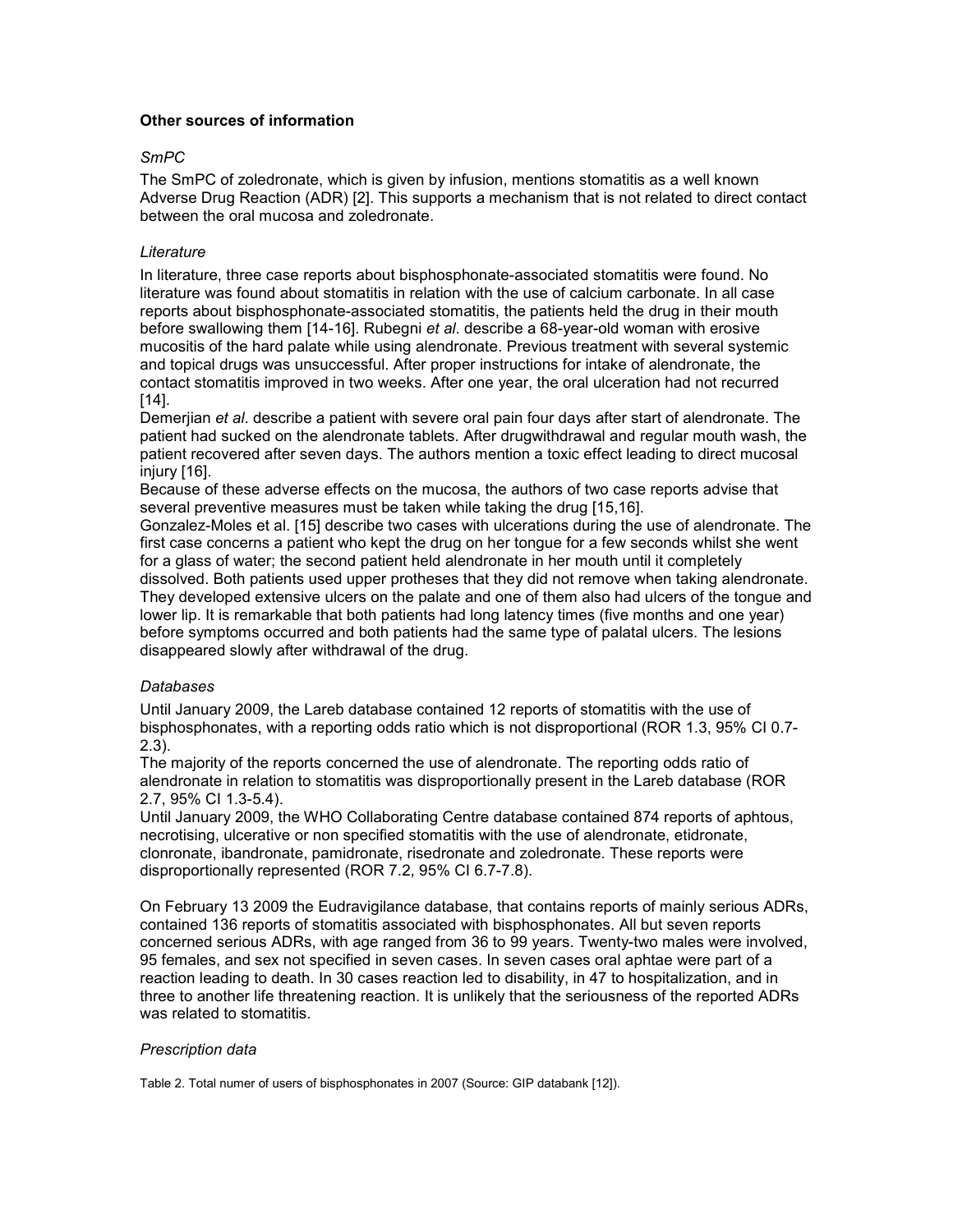| Users in 2007 |
|---------------|
| 0             |
| 3,053         |
| 0             |
| 138,250       |
| 20            |
| 8,379         |
| 61,088        |
| 447           |
| 9,195         |
| 12,267        |
| 17,697        |
|               |

### Mechanism

It is likely that mouth ulcerations are the result of a direct irritating effect on the mucosa of the mouth [14-16]. On the other hand, Gonzalez-Moles *et al.* propose a more immunity related reaction, because of the long latency time. The palatal ulcers of the two cases were quite similar and the same appearance as oral ulcers that arise from immunity disorder-related diseases [15].

### **Discussion**

Lareb received 12 reports of stomatitis with the use of a bisphosphonate. In the majority of the reports, stomatitis was associated with the use of alendronate. It is not clear how patients took their tablets. The SmPCs of bisphosphonates mention instructions for proper use to reduce the irritating effect on the mucous. However, ten patients recovered or were recovering after drug withdrawal or dose reduction, suggesting a causal relationship.

In seven cases, calcium carbonate was also used. Two reporters mentioned stomatitis beginning after the start of calcium.In these two cases, calcium was started later than the bisphosphonate. However, the literature revealed no information about this association.

The reporting odds ratio in the Lareb database supports a relationship between stomatitis and alendronate. In the WHO database, the use of all bisphosphonates as a group was disproportionally represented.

Some of the SmPCs already mention glossitis [8-10]. In literature, case reports were found about patients who kept the drug in their mouth before swallowing it. A direct irritating effect of bisphosphonates on the mucosa of the mouth can not be excluded. However, an immunity related reaction is also possible [15]. Such a mechanism could also explain stomatitis as mentioned in the SmPC of the intravenously administered zoledronate.

### **Conclusion**

Stomatitis is not mentioned in the SmPC of bisphosphonates, except for the SmPC of zoledronate. Glossitis is mentioned in the SmPCs of risedronate, risedronate/calcium and etidronate/calcium. In case reports, a relationship between improper intake and stomatitis seems likely, and a specific warning for stomatitis caused by incorrect intake has been postulated. In one of the cases reported to Lareb, improper intake was mentioned. Therefore, stomatitis should be added to section 4.4 as possible result of improper intake.

For the other cases reported to Lareb, it is not clear how patients took their tablets. The number of reports and positive dechallenges support a causal relationship. Most cases are concerning the use of alendronate. The use of alendronate could be associated with stomatitis as ADR.